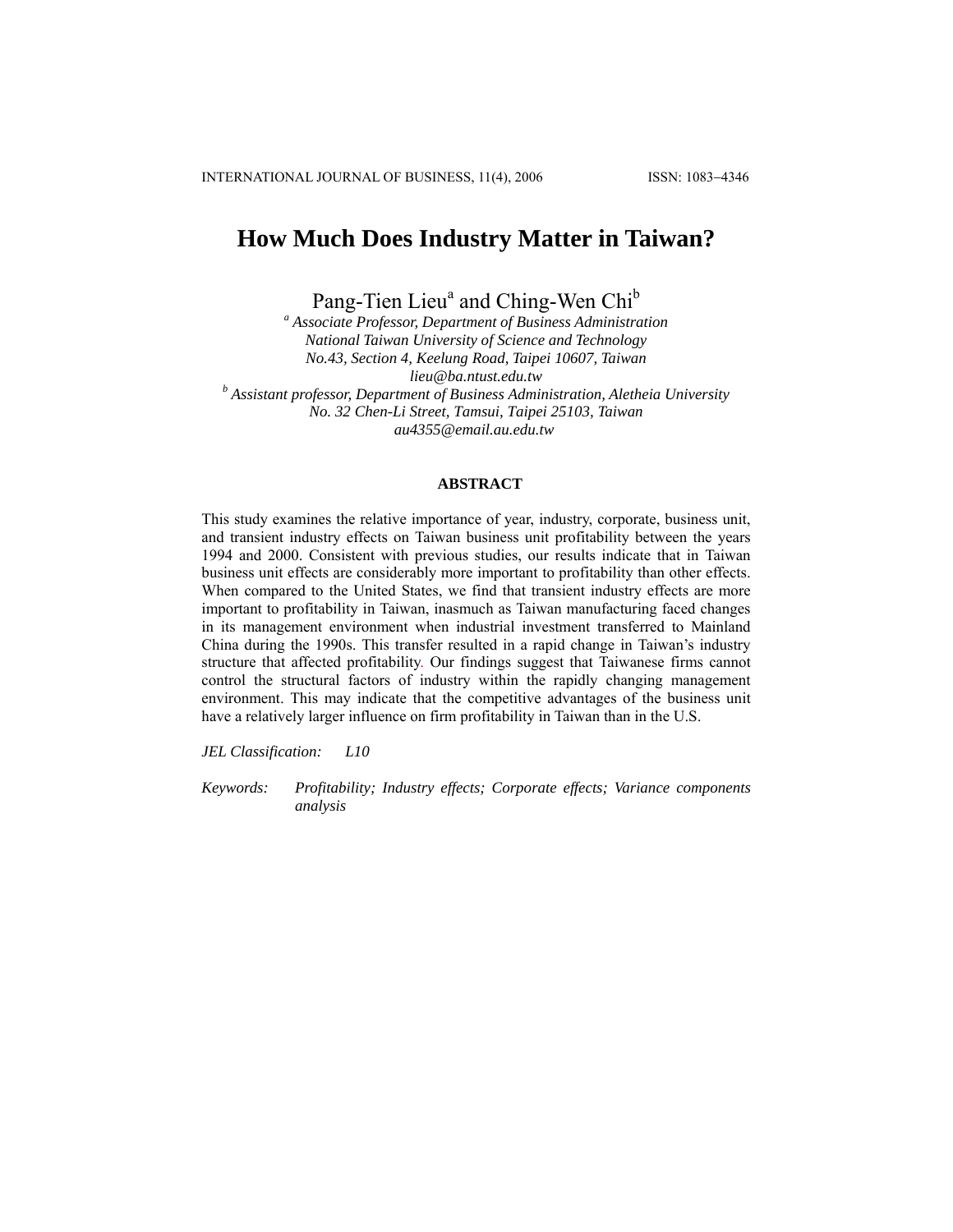## **I. INTRODUCTION**

Thus far, there has been over twenty years of research into the relative importance of industry and corporate effects on firm profitability. Schmalensee's (1985) study was the first published work addressing this issue. Schmalensee used the variance decomposition method to decompose the total variance of business unit profits in the 1975 Federal Trade Commission (FTC) database. He found industry structure to be the most important influence on firm profitability. Subsequent studies by Rumelt (1991), Roquebert et al. (1996), and McGahan and Porter (1997a, 2002) also explored profit variance by decomposing the variance of business-unit profits into components associated with year, industry, corporate, and business-specific effects. Although the databases and statistical techniques used by the aforementioned researchers were not exactly identical, their results appeared to indicate that both industry and business unit effects had a large influence on business unit profitability, and that business effects were more important than industry effects. On the other hand, the influence of the corporate effects on business unit profitability varied subject to the different statistical and sample screening methods adopted.

Prior relevant studies into this top focused on the advanced countries, especially the United States, whereas those empirical studies that incorporated data of developing countries have been scarce.<sup>1</sup> McGahan and Porter (2002: 849) suggested that "the most direct opportunities for further research reside in exploring new data on the accounting profits of firms in other parts of the world apart from the U.S. in order to yield insight on questions about the relationships between the national economic environment and industrial performance." Taiwan is still considered a developing country at present. In recent years, labor-intensive manufacturing such as the textile and plastic products industries continue to be transferred westward to Mainland China in order to reignite and sustain development in stagnant industrial sectors. As these industries mature with gradual decreases in technological advantages and global competitiveness, they are replaced by new high technology industries such as the semi-conductor industries and other such information and electronics industries. This indicates that the management environment of Taiwan's manufacturing has recently experienced significant changes. Based on the figures published by the Directorate-General of Budget, Accounting and Statistics of Executive Yuan, R.O.C., Taiwanese manufacturing as a proportion of the Gross Domestic Product (GDP) declined from approximately 33.3 percent in 1991 to approximately  $25.6$  percent in  $2001$ .<sup>2</sup> In the rapidly changing industrial environment, Taiwanese firms cannot control the structural factors of industry. Therefore, the competitive advantages of business units may increasingly play a role of vital importance in Taiwanese firm profitability relative to developed countries, such as the United States.

In light of this, we have, similar to previous relevant research, implemented a variance decomposition analysis for business unit accounting profitability in Taiwanese manufacturing. Our study examines the relative importance of year, industry, corporate, and business unit effects on the profitability of Taiwanese firms. Furthermore, we have also investigated how the effects might have different impacts on firm profitability between different national economic environments.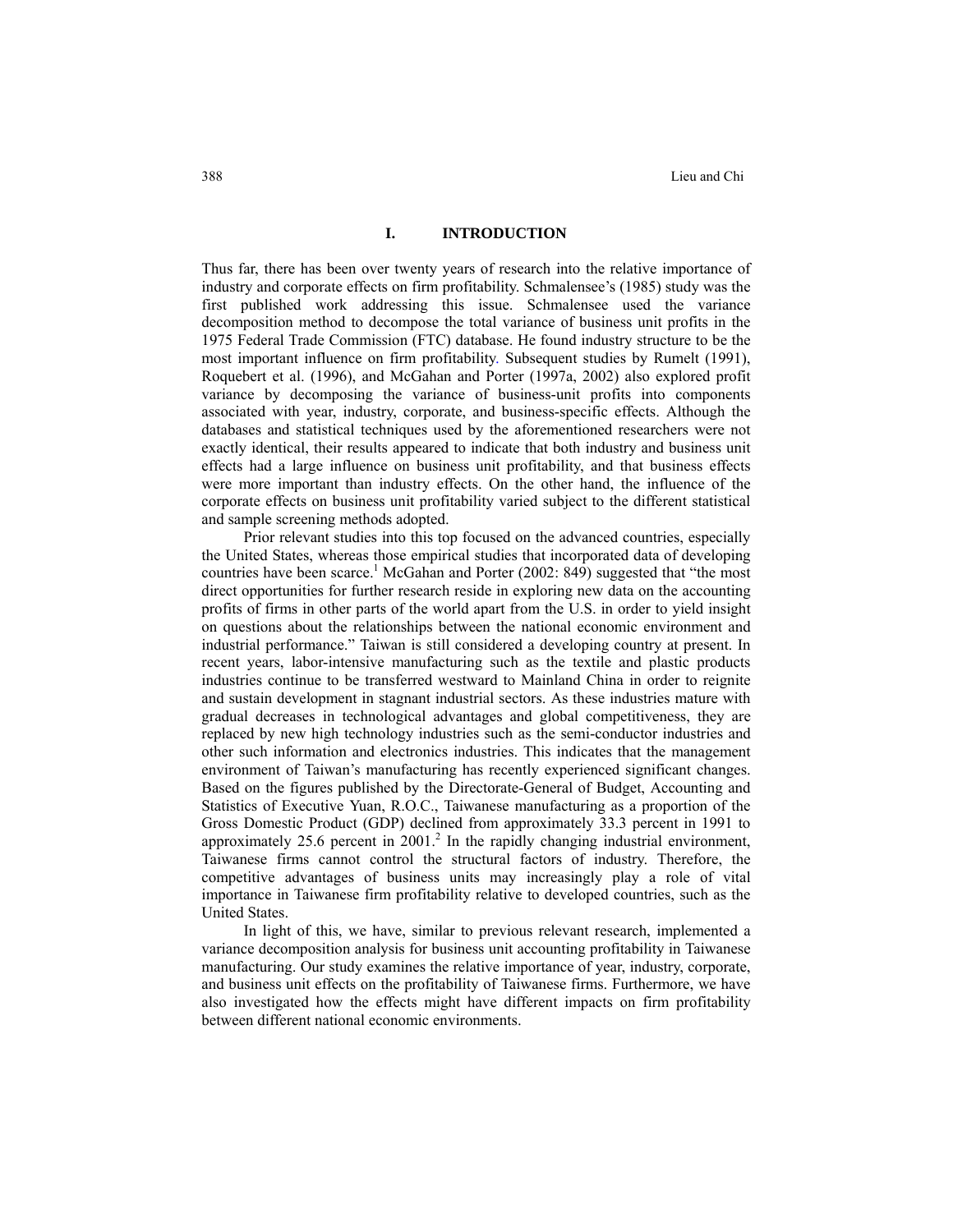This paper is structured as follows. In the next section, we briefly review the relevant literature and explore differences between previous studies. We then discuss the data, performance measure, and methodology used in this study. This section is followed by the empirical analysis results and the implications of the differences in the results between our study and foreign studies. Finally, we conclude with a discussion of the results and suggestions for further study.

# **II. STUDIES ON VARIANCE DECOMPOSITION OF BUSINESS UNIT ACCOUNTING PROFITABILITY**

Several prior studies have used American databases to deconstruct the variance of profitability since the mid-1980s (Schmalensee, 1985, Rumelt, 1991, Roquebert et al., 1996, McGahan and Porter, 1997a and 2002). Despite the fact that the results generated by using the variance decomposition analysis cannot represent the drivers of business profitability, some of the implications can be indicated by investigating the relative importance of year, industry, corporate, and business unit effects in determining profitability differences between firms. Table 1 provides a summary of the data, empirical techniques, and results of the studies that decomposed the variance of accounting profitability.<sup>3</sup> Schmalensee's (1985) study that used the 1975 FTC line of business data for manufacturing industries and return on assets (ROA) as a performance measure was the pioneering work among these variance decomposition studies. He found that industry effects were very important and accounted for 19.5 percent of the variance in business unit returns. Market share effects accounted for less than one percent of the variance, while corporate effects did not significantly contribute to the variance. He concluded that industry effects were the most important factor in determining profitability.

Subsequently, Rumelt (1991) argued that market share was an imperfect measure of heterogeneity among businesses. He selected four years of FTC data (1974-1977) for reanalysis, and could therefore measure business-unit and year effects. Rumelt's study also included an additional component, transient industry effect, to measure the year-to-year variations in industry-specific effects. Based on the results from the variance components analysis (VCA), Rumelt reported that business unit effects accounted for 46 percent of the variation in business unit profits, which explained the largest portion of the variance of business unit profitability.<sup>4</sup> On the other hand, he found that industry effects accounted for 16 percent of the variance in profits. Stable industry effects accounted for only approximately 8.32 percent of the variance, with 7.84 percent being due to transient industry effects. Although Rumelt's study concluded that business effects were of much greater importance than industry effects, it maintained that industry effects remain important.

Roquebert, et al. (1996) and McGahan and Porter (1997a) used another database, the Compustat Business Segment Report, to decompose the variance of accounting profitability.<sup>5</sup> Roquebert, et al. used the Compustat data for the 7-year period from 1985-1991, while McGahan and Porter used the data for the 14-year period from 1981-1994. They attempted to explore possible reasons for the divergent findings with those of Schmalensee (1995) and Rumelt (1991) and also examine whether or not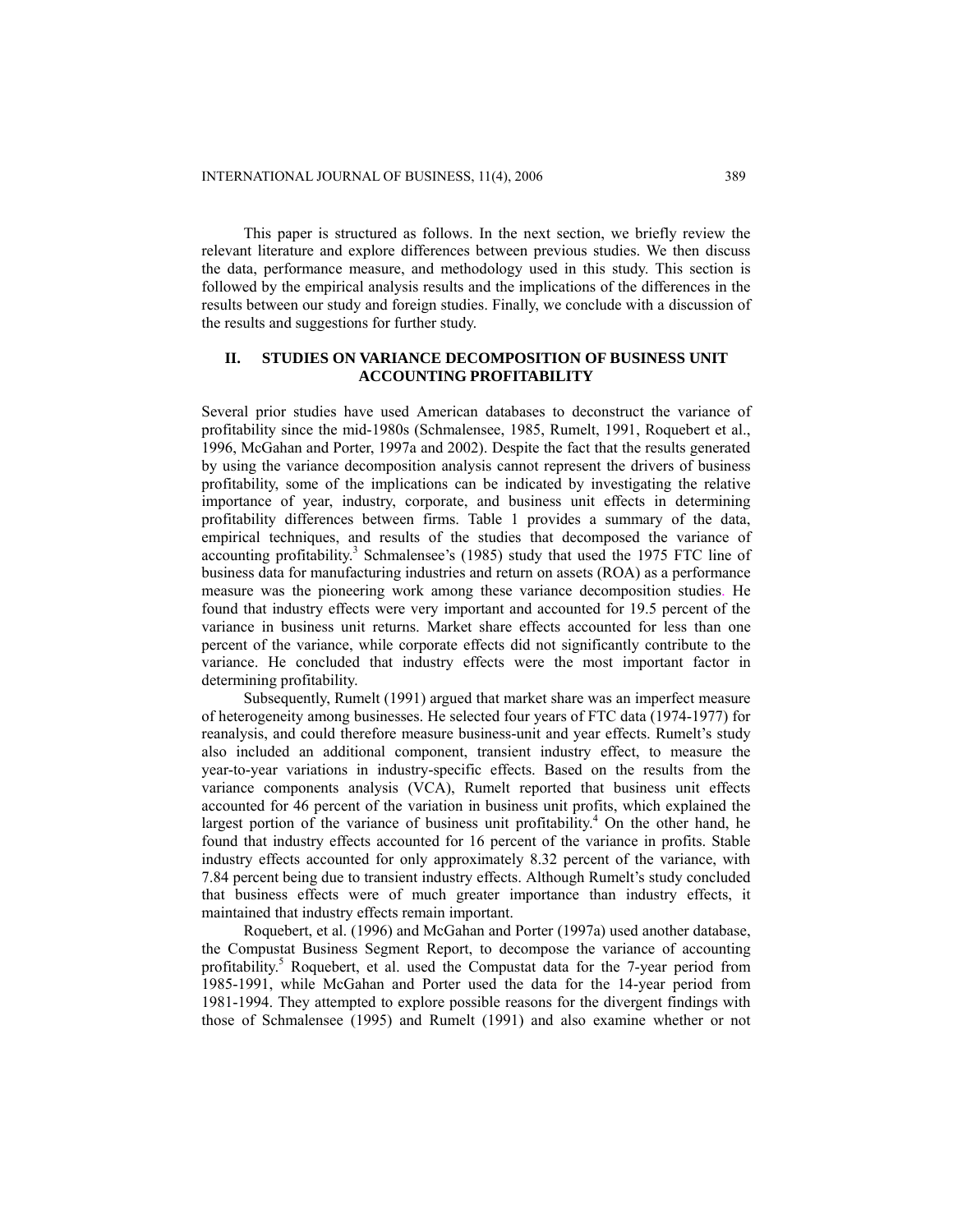Schmalensee's and Rumelt's results were affected by variations in macroeconomic conditions.

Using a variance components analysis similar to Rumelt (1991), Roquebert, et al. (1996) found large business unit effects and significant industry effects, a finding that corresponded with Rumelt's. On the other hand, Roquebert, et al. found significantly large corporate effects, a result different from Schmalensee's and Rumelt's, which indicated insignificant corporate effect.<sup>6</sup> Roquebert et al. believed that the difference in findings may have been due to the difference in the sampling time periods of the research and the difference in the database reporting regarding the level of a corporation's diversification. Roquebert et al. found that the importance of corporate effects declined as the number of business segments per corporation increased.<sup>7</sup>

McGahan and Porter's (1997a) study differed from those of Schmalensee's (1985) and Rumelt's (1991) not only in the data sets used but also in the methodologies employed. McGahan and Porter argued that the industry-year interaction term in Rumelt's (1991) model might have replaced the interactions between the year effects and other types of effects, and accordingly, allowed for the first-order serial correlation on the error term in their model. As can be seen from the results, in the fourth column of Table 1, the application of different analysis models produced an insignificant variation in the results. Although this indicated the primacy of business unit effects, it also showed the significance of industry effects.<sup>8</sup>

McGahan and Porter (1997a) also found nontrivial corporate effects, although their results were much smaller than those of Roquebert et al (1996). Bowman and Helfat (2001) argued that Requebert et al.'s finding of comparatively large corporate effects might be attributed to the exclusion of single-business corporations from their analysis. Because the corporate effects could not be distinguished from the business segment effects for single-business corporations, the corporate effects were constrained to be zero. According to McGahan and Porter (1997a), excluding single-business corporations could have produced larger corporate effects; however, the estimates of both industry and corporate effects might have been distorted since this simple selection process excluded a large number of corporations from the data set.<sup>9</sup>

Although previous studies used databases and statistical techniques that were not completely equivalent, McGahan and Porter (2002) used a broad database -- the compustat dataset -- and employed a simultaneous ANOVA method, based on less restrictive assumptions than VCA and ANOVA, to analyze the variance of accounting profitability. Their results showed that business-specific effects had the greatest influence on firm profitability. Industry effects were found to be the second most important and that year effects were found to be unimportant. The influence of corporate effects on firm profitability varied by subject in relation to the different statistical and sample screening methods adopted.<sup>10</sup> Because of the differences in economic development between Taiwan and the U.S., we use the variance components analysis to decompose the variance of Taiwan business unit profitability. Accordingly, our study seeks to explore whether results may differ between the U.S. and Taiwan.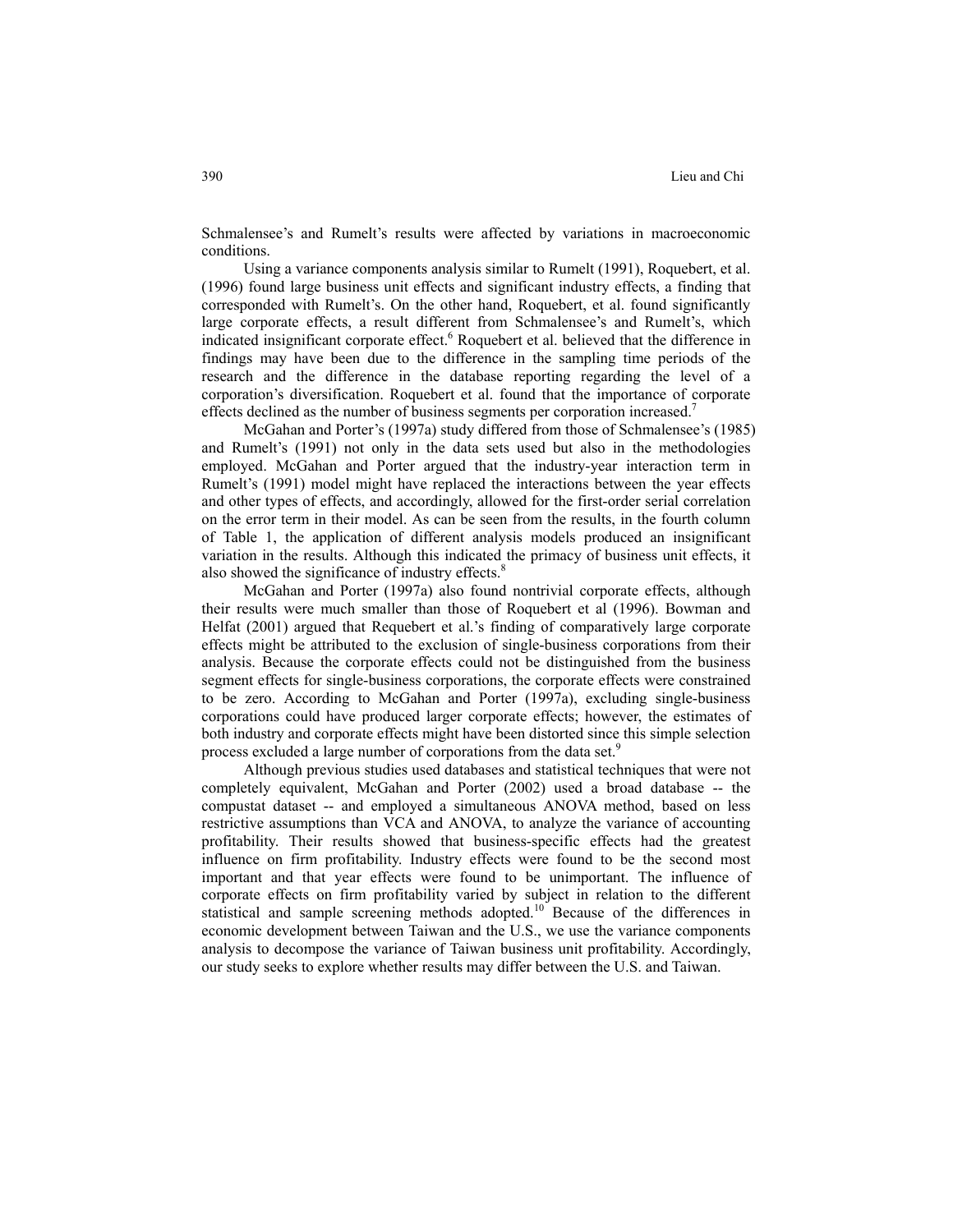|                           | (1)            | $\overline{(2)}$ | (3)              | (4)                             | (5)           |                              |  |
|---------------------------|----------------|------------------|------------------|---------------------------------|---------------|------------------------------|--|
|                           | Schmalensee    | Rumelt           | Roquebert et al. | McGahan & Porter<br>$(1997a)^d$ |               | McGahan &                    |  |
|                           | $(1985)^{a}$   | $(1991)^{b}$     | $(1996)^c$       |                                 |               | Porter                       |  |
|                           |                |                  |                  |                                 |               | $(2002)^f$                   |  |
| Data base                 | <b>FTCLOB</b>  | <b>FTCLOB</b>    | Compustat        | Compustat                       |               | Compustat                    |  |
| Dependent variable        | <b>ROA</b> per | ROA per          | ROA per          |                                 | ROA per       | <b>ROA</b> per               |  |
| (annual data)             | business       | business unit    | business         | business segment                |               | business                     |  |
|                           | unit           |                  | segment          |                                 |               | segment                      |  |
| Years included            | 1975           | 1974-1977        | 1985-1991        | 1981-1994                       |               | 1981-1994                    |  |
| Statistical technique     | <b>COV</b>     | COV              | COV              | COV                             |               | simultaneous<br><b>ANOVA</b> |  |
|                           |                |                  |                  |                                 |               |                              |  |
| Types of industries       | Manufacturing  | Manufacturing    | Manufacturing    | All                             | Manufacturing | All                          |  |
|                           | only           | Only             | Only             | (Non-financial)                 | only          | (Non-financial)              |  |
| Number of<br>observations | 1,775          | 6.931            | 16,596           | 58,132                          | 18,298        | 72,742                       |  |
|                           |                |                  |                  | 18.68                           | 10.81         |                              |  |
| Industry effect           | 19.59          | 8.32             | 10.20            | $(17.32)^e$                     | (7.20)        | 9.6                          |  |
|                           |                |                  |                  | 4.33                            | 0.00          |                              |  |
| Corporate effect          | N/A            | 0.80             | 17.90            | (6.96)                          | (2.05)        | 12.0                         |  |
| Segment-specific          |                |                  |                  | 31.71                           | 35.45         |                              |  |
| effect                    | N/A            | N/A              | 37.10            | (N/A)                           | (N/A)         | 37.7                         |  |
|                           |                |                  |                  | N/A                             | N/A           |                              |  |
| Business unit effect      | N/A            | 46.37            | N/A              | (29.57)                         | (33.79)       | N/A                          |  |
|                           |                |                  |                  | 2.39                            | 2.34          |                              |  |
| Year effect               | N/A            | N/A              | 0.5              | (0.37)                          | (0.40)        | 0.8                          |  |
|                           |                |                  |                  | N/A                             | N/A           |                              |  |
| Industry-year             | N/A            | 7.84             | 2.30             | (4.39)                          | (4.44)        | N/A                          |  |
|                           |                |                  |                  | N/A                             | N/A           |                              |  |
| Market share effect       | 0.62           | N/A              | N/A              | (N/A)                           | (N/A)         | N/A                          |  |
| Industry-market-share     |                |                  |                  | N/A                             | N/A           |                              |  |
| covariance                | $-0.62$        | N/A              | N/A              | (N/A)                           | (N/A)         | N/A                          |  |
| Corporate-industry        |                |                  |                  | $-5.51$                         | $-2.27$       | N/A                          |  |
| covariance                | N/A            | N/A              | N/A              | $(-5.37)$                       | $(-1.42)$     |                              |  |
|                           | 19.59          | 63.33            | 68.0             | 51.60                           | 46.33         | 60.1                         |  |
| Model                     |                |                  |                  | (54.23)                         | (46.46)       |                              |  |
|                           |                | 36.87            | 32.0             | 48.40                           | 53.67         | 39.9                         |  |
| Error                     | 80.41          |                  |                  | (46.77)                         | (53.54)       |                              |  |
| Total                     | 100.00         | 100.00           | 100.00           | 100.00                          | 100.00        | 10.00                        |  |

| Table 1                                                                     |  |  |  |  |  |  |  |
|-----------------------------------------------------------------------------|--|--|--|--|--|--|--|
| Studies on the decomposition of variance in business unit accounting profit |  |  |  |  |  |  |  |

<sup>a</sup> Results from Schmalensee (1985, Table 1, p.348).

 $b$  Results from Rumelt (1991, Table3, p.178) and Rumelt (1991, Sample A as reported in Table2,:p.177). Rumelt's Sample A excludes the small business unit.

<sup>c</sup> Results from Roquebert et al. (1996, Table4, p.661).

d Results from McGahan and Porter (1997a, Table3, p.25) and McGahan and Porter (1997a, Table5, p.28).<br>
e Results from McGahan and Porter (1997a, Table3, p.25) are in parentheses. These results apply to Rumelt's model and are based on data from McGahan and Porter.

Results from McGahan and Porter (2002, Table3, p.844)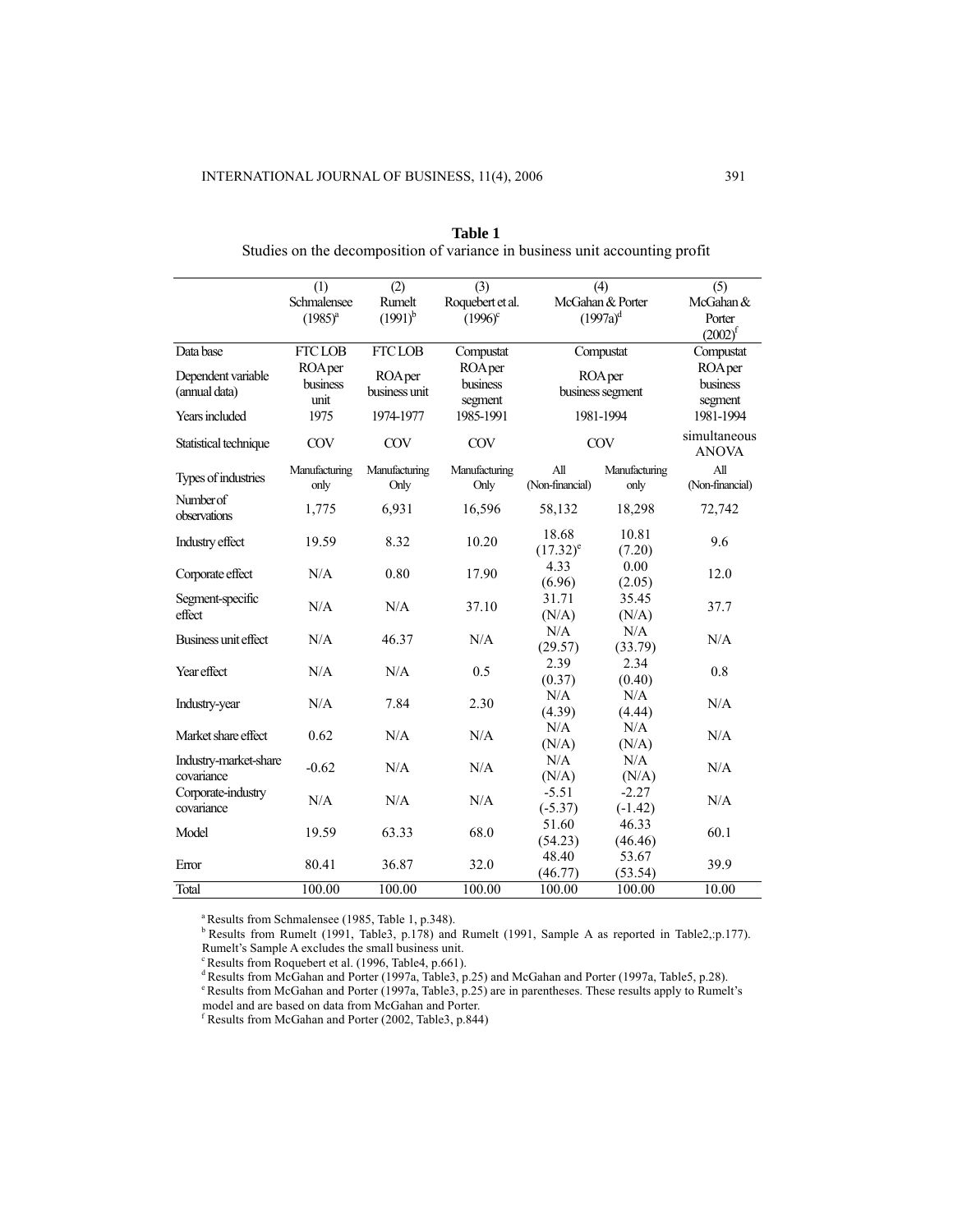#### **III. RESEARCH METHOD**

# **A. Data and Sample**

We used the *Taiwan Economic Journal* (TEJ) database to perform a variance decomposition analysis. The TEJ reports the complete financial information at the corporate level in Taiwan. The TEJ database does not report information on business units; rather, it provides a sales value and a production value for each product owned by the listed corporations of Taiwan. We further converted product data into business unit data. Since service firms do not report their production values, such values are usually available only from manufacturing firms. Thus, we included only corporations whose main products were manufacturing items according to the TEJ reports. The processes of compiling and converting the primary data are described below.

Taking into consideration both data completeness and comparability with previous research, we selected as our sample all publicly-listed corporations in Taiwan for the period between 1994 and 2000 whose main product items resulted from manufacturing. We drew 12,755 preliminary records for product data, of which we omitted 1,751 records because these product items were not produced as a result of manufacturing processes (for example, engineering construction, chemical products, IC distribution channel, merchandising, lease, and processing processes). We also omitted 16 additional corporations, 12 of which had delisted their stock during the selected period 1994-2000 because of breach-of-trust of operating principle. We believed the reported results of these 12 corporations were not credible. The four other corporations were omitted because the TEJ included no product information on their sales and production values due to their being acquired by another corporation or for other unspecified reasons. After the omissions, 10,614 records of product data remained.

Rumelt (1991: 170) stated that the FTC collected data on the domestic operations of large U.S corporations in each of 4-digit FTC manufacturing industry categories. In his study, the business unit data were available from these operations. Since the TEJ database did not report information on business units, we used the 4-digit TSIC level as a definition of industry and then attached each screened product's records to a 4-digit TSIC code (CODES 0810-3199). We further lumped together the product data of a corporation attached to the same industry in a particular year. In the lumping process, we excluded some product items that could not be assigned to a manufacturing TSIC category or that did not contain product data on sales or production values. After merging, the data set contained 4,982 observations, each representing a single business line of a firm in a particular year between 1994 and 2000.

After obtaining data on the business unit, we screened the data set and performed the following actions to select our final sample.

- First, since we selected only corporations for which we had data for the entire period between 1994 and 2000, we excluded 367 observations on 55 corporations which lacked data for some of the years.
- Second, we excluded 51 observations because we selected only business lines for which there were data for at least two time periods in our database.
- Finally, we eliminated 15 observations where the returns were greater than four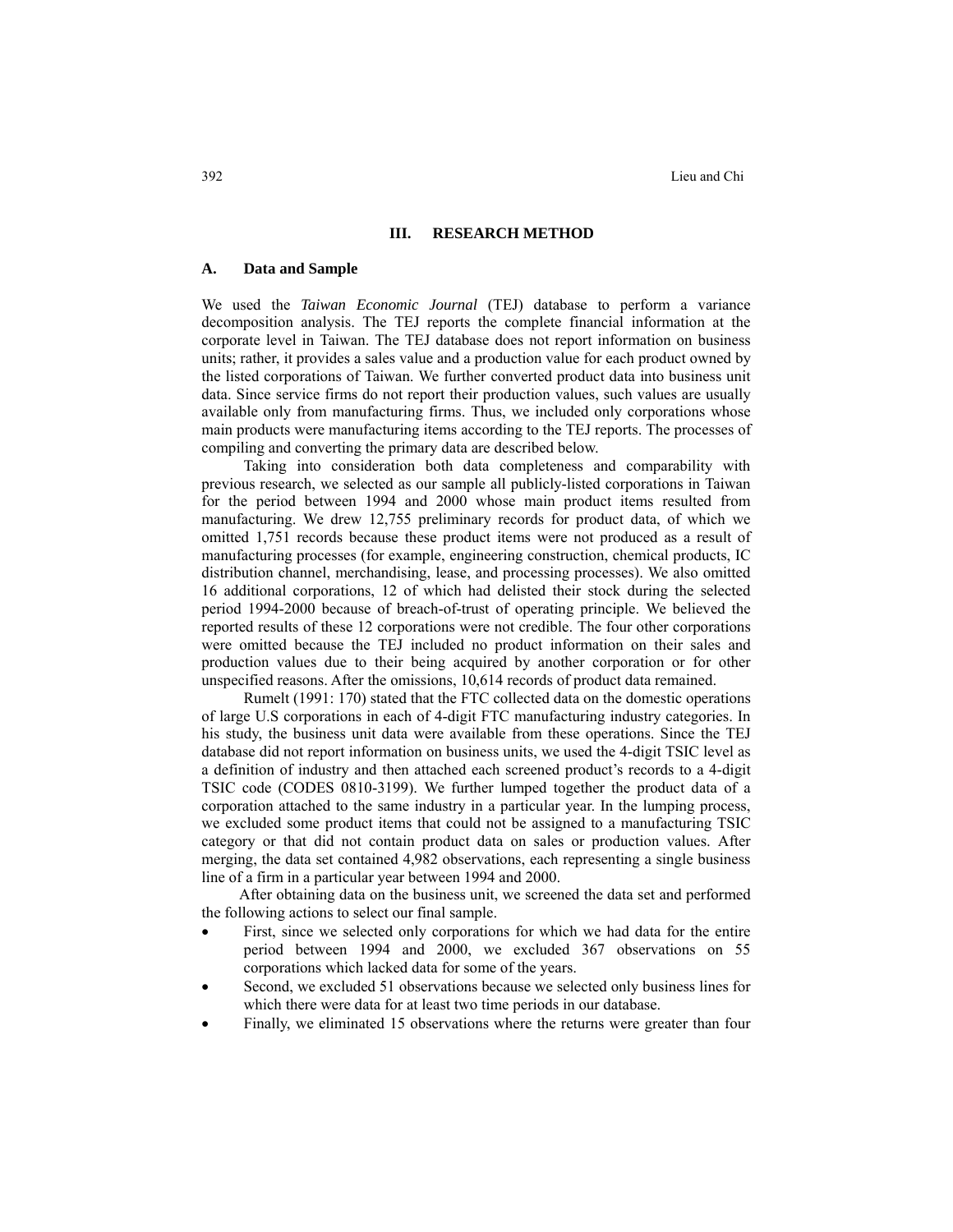standard deviations from the mean so that extreme values would not have undue influence on our analysis.

The final sample consisted of 4,549 observations for 325 corporations that participated in 733 different business units. These corporations, operating in 156 different industries, were defined by a 4-digit TSIC code. (See Appendix 1 for a detailed explanation of the processes used to deal with the research data)

## **B. Performance Measures**

Since our TEJ database gave us a sales value and a production value for each product of each corporation, we attached each product's records to a 4-digit TSIC code and then obtained a sales value and a production value for each business line. The sales value for a product is the product of its sales volume and sales price per unit, that is, the sales revenue. The production value is the product of production volume and product cost per unit, a value equivalent to the cost of goods sold.<sup>11</sup>We used the gross profit rate (the ratio of gross profit divided by sales revenue) as the measure of business performance, because the ratio -- sales value minus production value, divided by sales value -- is equivalent to the gross profit rate.<sup>12</sup>

Since the gross profit rate is the initial element of all profitability ratio measures, such as ROA, it is an important indicator of performance. In terms of the connection between the two indicators, the gross profit rate is strongly associated with ROA in terms of its own results. According to the calculation of this ratio, the gross profit rate is determined mainly by sales revenue and cost of goods sold. Sales revenue hinges on the competitiveness of the product; if a firm's products are distinctive, they can be priced higher, enabling the firm to enhance both sales revenue and market share. In addition, if a firm succeeds in having an effective purchasing function or manufacturing products in a low-cost manner, it will be able to reduce its cost of goods sold. Thus, we think that when a firm develops products with a competitive advantage to raise its sales revenue and exploits effective management strategies to lower its costs of purchasing and production, its competitiveness will be strengthened and it will be profitable. Thus, the empirical results from our analysis of gross profit rate can provide valuable information on a firm's profitability.

|      | Descriptive statistics for each year |                     |        |        |            |         |  |
|------|--------------------------------------|---------------------|--------|--------|------------|---------|--|
| Year | Number of                            | Average             | Median | S.D.   | Minimum    | Maximum |  |
|      | ΒU                                   | profit <sup>a</sup> | pofit  | profit | profit     | profit  |  |
| 1994 | 629                                  | 8.75                | 16.42  | 72.99  | $-1288.63$ | 90.25   |  |
| 1995 | 645                                  | 9.70                | 15.75  | 63.25  | $-1215.09$ | 99.03   |  |
| 1996 | 651                                  | 9.13                | 16.32  | 62.63  | $-875.54$  | 99.48   |  |
| 1997 | 651                                  | 10.46               | 16.61  | 59.56  | $-885.61$  | 99.86   |  |
| 1998 | 660                                  | 8.23                | 14.17  | 69.50  | $-1047.99$ | 99.37   |  |
| 1999 | 670                                  | 7.65                | 15.01  | 76.43  | $-1188.57$ | 99.53   |  |
| 2000 | 643                                  | 8.76                | 14.41  | 72.80  | $-1162.60$ | 99.87   |  |

**Table 2** 

<sup>a</sup> Average ratio in percent of gross profit to sales revenue.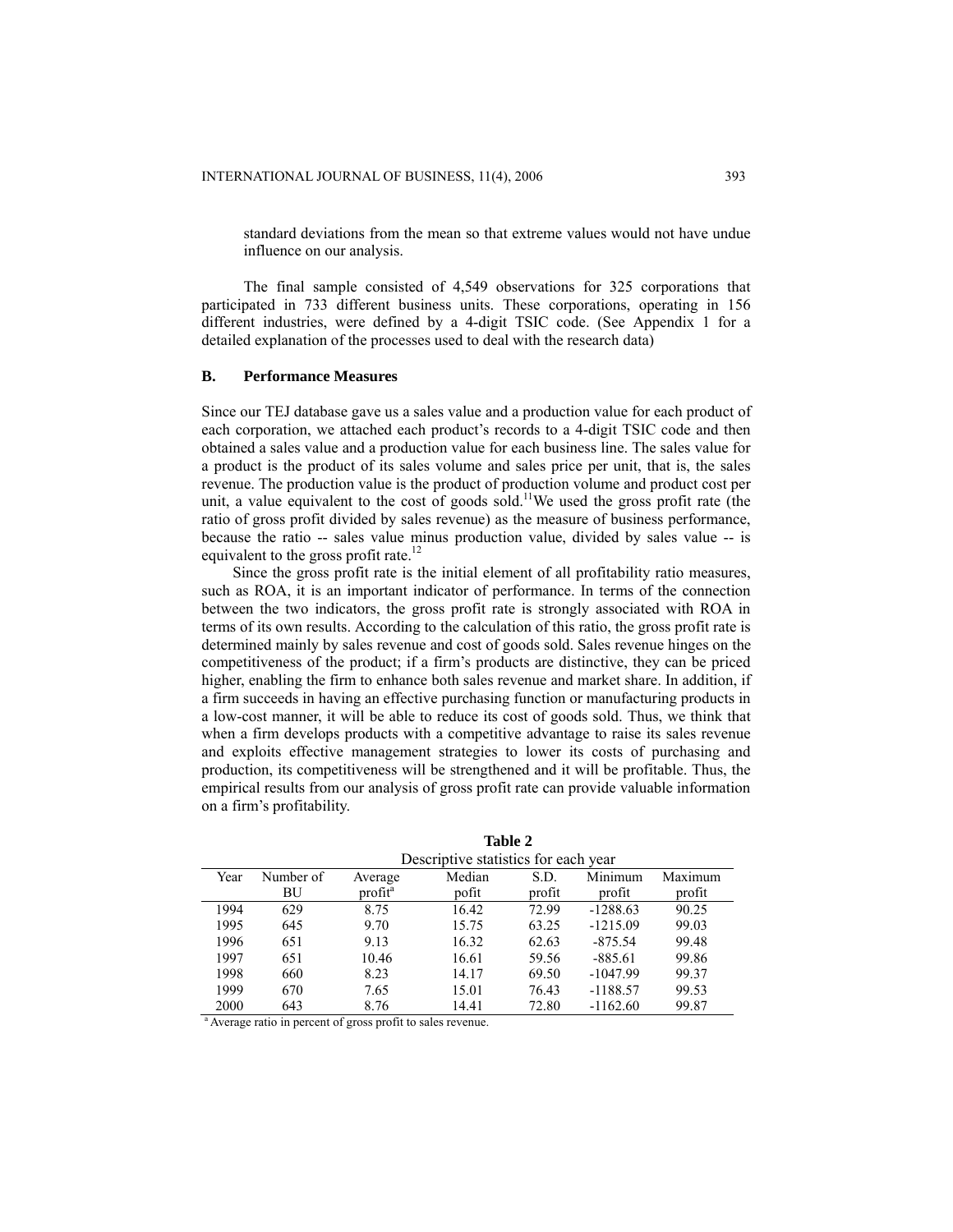## **C. Model and Methodology**

In this study, we examine the importance of year, industry, corporate, and business effects on profitability in Taiwan. Roquebert et al. (1996) had argued that total industry effects (the sum of stable and transient industry effects) obtained in Rumelt's (1991) study were in line with Schmalensee's (1985) research, with no differences found. For this reason, our study separately explores the variance components associated with the stable and transient industry effects of the total industry effects. Thus, our mathematical model below is similar to Rumelt's (1991):

$$
r_{ikt} = \mu + \alpha_i + \beta_k + \gamma_t + \delta_{it} + \phi_{ik} + \varepsilon_{ikt}
$$
\n(1)

where  $r_{ik}$  denotes the accounting profit in time period t of corporation k's business unit in industry i;  $\mu$  is a mean,  $\alpha_i$  are industry effects,  $\beta_k$  are corporate effects,  $\gamma_t$  are year effects,  $\delta_{it}$  are the industry - year interaction effects,  $\phi_{ik}$  are business unit effects, and  $\epsilon$ represent error. The classes of effects in this model are dummy variables.

In order to compare our results directly with those of the relevant studies (Schmalensee, 1985; Rumelt, 1991; Roquebert et al., 1996; and McGahan and Porter, 1997a), we used variance components analysis under the random-effects assumption as our statistical methodology. The random-effects assumption means that all effects in the model, such as the error term, are drawn randomly from an underlying population distribution with mean zero and unknown variance. Once drawn, each effect is regarded as fixed. Therefore, our data set does not require including the whole population in the random effects model. We can still make an inference about a population of effects from samples in the data that are considered to be random (Sear, 1971: 383). Furthermore, the random-effects assumption assumes that random processes independently generate each effect, so each effect is not correlated with other effects. Thus, each of the effects in Equation (1) has a variance in its own right, and the variance of an observation is the sum of the variance of each effect. The variances of various effects are accordingly called Variance Components (Sear, 1971: 379). We can identify the relative importance of various effects by estimating their variance components.

We used the PROC VARCOM procedure in SAS software<sup>13</sup> to decompose the total variance  $\sigma_{\rm r}^2$  of profitability into the different variance components as follows:

$$
\sigma^2_{\ \ r} = \sigma^2_{\ \alpha} + \sigma^2_{\ \beta} + \sigma^2_{\ \gamma} + \sigma^2_{\ \delta} + \sigma^2_{\ \phi} + \sigma^2_{\ \epsilon} \tag{2}
$$

In Equation (2), the total variance of business unit returns  $(\sigma_n^2)$  is expressed as the sum of the population variances in industry  $(\sigma^2_{\alpha})$ , corporate  $(\sigma^2_{\beta})$ , year  $(\sigma^2_{\gamma})$ , industry-year interaction ( $\sigma^2$ <sub>δ</sub>), and business unit effects ( $\sigma^2$ <sub>φ</sub>). Regarding the covariance term between corporate and industry effects, there were different views among the authors as to whether the term should be included in the analysis. Schmalensee (1985), Rumelt (1991), and McGahan and Porter (1997a) all allowed for the covariance term between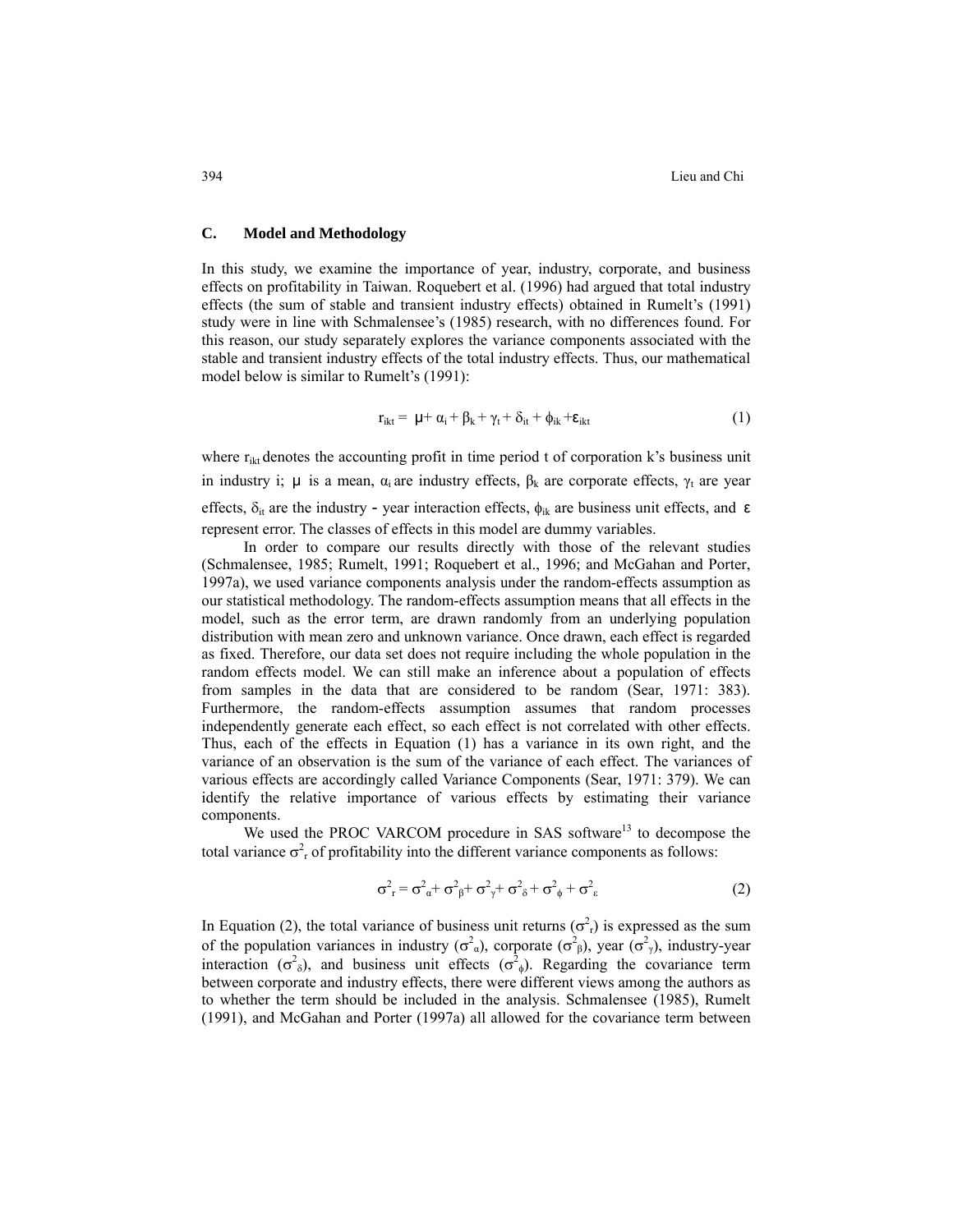corporate and industry effects and treated the term as an exception to the independence assumption.<sup>14</sup> On the other hand, Chang and Singh (2000: 745) argued that "if a firm uses its dominant position in industry to leverage this advantage in a second industry, then the distinction between corporate and industry effects becomes blurred." Moreover, Rumelt found that the covariance term between firm and industry was insignificant. Based on Chang and Singh's view and Rumelt's results, we did not include the covariance term in our analysis.

## **III. EMPIRICAL RESULTS**

Table 3 shows the variance components analysis estimation of Equation (2) based on our sample. These results are expressed as a percent of the total variance. The results in Table 3 indicate that the model explains 51.03 percent of the total variance in business unit profitability. Business unit effects explain 36.15 percent of the total variance, which is much larger than any other effects. Stable and transient industry effects explain 3.14 percent and 11.28 percent of total variance, respectively. Corporate effects explain only 0.71 percent. Year effects explain –0.25 percent, a result that can be considered equal to zero,<sup>15</sup> and the error term accounts for 48.97 percent of the total variance.

| COV results                         |                           |  |  |  |
|-------------------------------------|---------------------------|--|--|--|
|                                     | Percent of total variance |  |  |  |
| Industry $(\sigma^2_{\alpha})$      | 3.14                      |  |  |  |
| Corporate $(\sigma_{\beta}^2)$      | 0.71                      |  |  |  |
| Business unit $(\sigma_{\phi}^2)$   | 36.15                     |  |  |  |
| Year $(\sigma_{\gamma}^2)$          | $-0.25$                   |  |  |  |
| Industry-year $(\sigma^2_{\delta})$ | 11.28                     |  |  |  |
| Model                               | 51.03                     |  |  |  |
| Error $(\sigma^2)$                  | 48.97                     |  |  |  |

r) 100.00

Error  $(\sigma^2)$ 

Total  $(\sigma_{\rm r}^2)$ 

**Table 3** 

Table 4 compares the results of the variance components analysis of profitability from the previous studies to our estimates. As can be seen from Table 4, Rumelt (1991) reported that total industry effects accounted for 16.16 percent of variance in profits, and McGahan and Porter (1997a) found that total industry effects accounted for 10.81 percent of variance.<sup>16</sup> Comparing our estimates to the previous results, we do not find much difference, with 14.42 percent due to total industry effects. It is noteworthy that we find that only 3.14 percent of this variance is due to stable effects. The remainder of this variance, 11.28 percent, is attributed to transient industry effects. Transient industry effects are thus four times as large as stable industry effects. However, it is interesting to note that stable industry effects in the U.S. were larger than transient industry effects. McGahan and Porter's (1997a: 29) argued that industry effects were significant because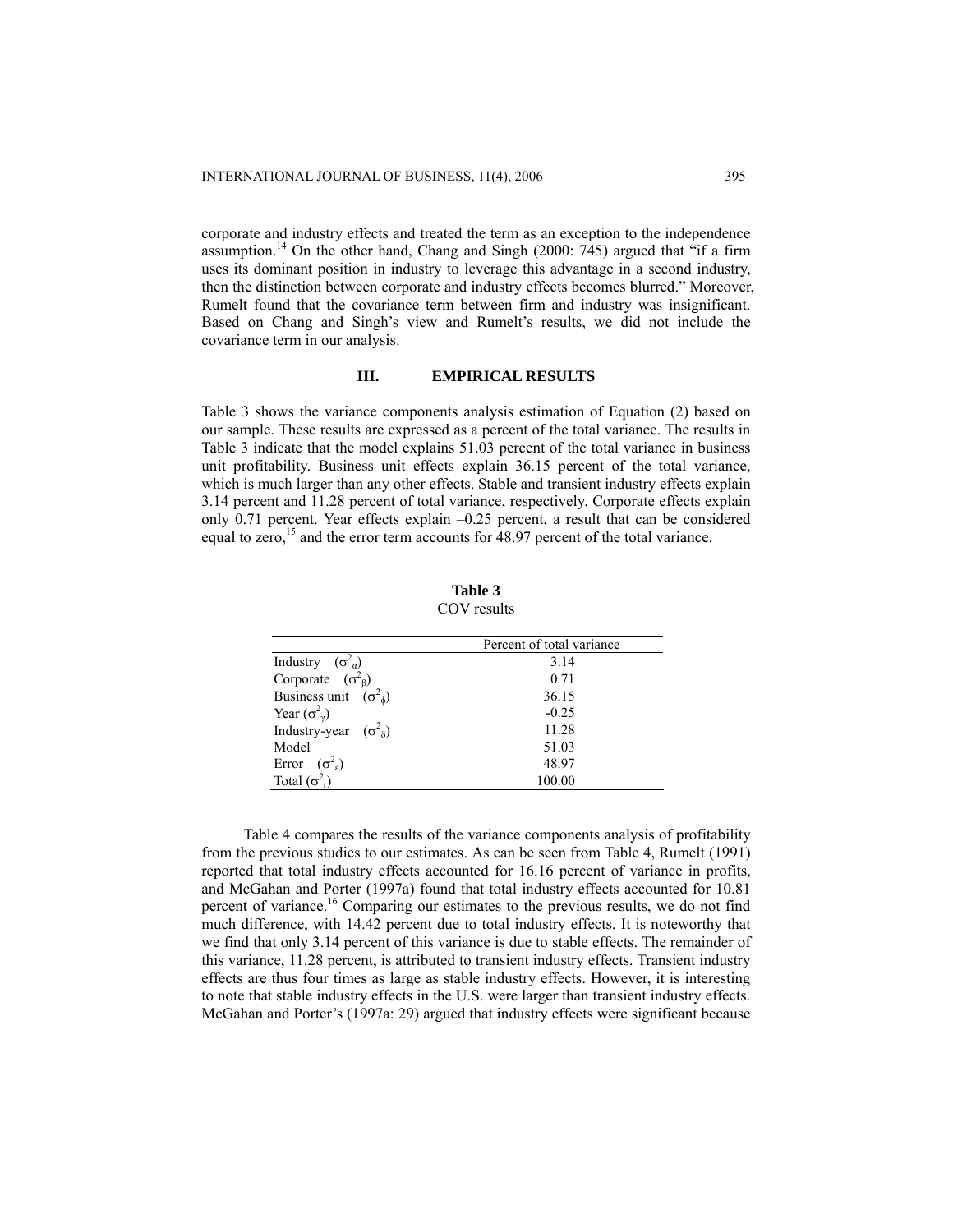they found that industry effects were more persistent over time than business or corporate effects, consistent with the view that industry structure changed relatively slowly. We find that transient industry effects are more important to profitability in Taiwan; except for the influence of macroeconomic factors, $17$  this may be attributable to the rapid change of Taiwan's manufacturing industry structure between 1994 and 2000.

|                                     | Schmalensee <sup>a</sup> | Rumelt<br>Sample $A^b$ | Rumelt<br>Sample $B^c$ | Roquebert<br>et al <sup>d</sup> | McGahan<br>and Porter <sup>e</sup> This study |            |
|-------------------------------------|--------------------------|------------------------|------------------------|---------------------------------|-----------------------------------------------|------------|
| Data base                           | <b>FTC LB</b>            | FTC LB                 | <b>FTC LB</b>          | Compustat                       | Compustat                                     | <b>TEJ</b> |
| Industry $(\sigma_{\alpha}^2)$      | 19.46                    | 8.32                   | 4.03                   | 10.20                           | 10.81                                         | 3.14       |
| Corporate $(\sigma_{\beta}^2)$      | N/A                      | 0.80                   | 1.64                   | 17.90                           | 0.00                                          | 0.71       |
| Business unit $(\sigma^2_{\phi})$   | N/A                      | 46.37                  | 44.17                  | 37.10                           | 35.45                                         | 36.15      |
| Year $(\sigma_{\gamma}^2)$          | N/A                      | N/A                    | N/A                    | 0.5                             | 2.25                                          | $-0.25$    |
| Industry-year $(\sigma^2_{\delta})$ | N/A                      | 7.84                   | 5.38                   | 2.30                            | N/A                                           | 11.28      |
| Corporate-industry                  | N/A                      | N/A                    | N/A                    | N/A                             | $-2.27$                                       | N/A        |
| Market share                        | 0.63                     | N/A                    | N/A                    | N/A                             | N/A                                           | N/A        |
| Industry-market-share               |                          |                        |                        |                                 |                                               |            |
| covariance                          | $-0.62$                  | N/A                    | N/A                    | N/A                             | N/A                                           | N/A        |
| Model                               | 19.46                    | 63.13                  | 55.21                  | 68.00                           | 46.33                                         | 51.03      |
| Error $(\sigma_{\varepsilon}^2)$    | 80.54                    | 36.87                  | 44.79                  | 32.00                           | 53.67                                         | 48.97      |
| Total $(\sigma_{r}^{2})$            | 100.00                   | 100.00                 | 100.00                 | 100.00                          | 100.00                                        | 100.00     |

**Table 4**  Comparison of COV Results (percent of total variance by various effects)

<sup>a</sup> Results from Schmalensee (1985, Table 1, p.348). <sup>b</sup> Results from Rumelt (1991, Table3, p.178). Rumelt's Sample A excludes the small business unit.  $\epsilon$  Results from Rumelt (1991, Table3, p.178). Rumelt's Sample B includes the small business unit. <sup>d</sup> Results from Roquebert et al. (1996, Table4, p.661). <sup>e</sup> Results from McGahan and Porter (1997a, Table4, p.27). These results are based on McGahan and Porter manufacturing data.

Taiwan manufacturing in the past was based mainly on labor-intensive industries, such as textile and plastic products manufacturing. Due to increasing labor and land costs in addition to a shortage of labor, these labor-intensive industries have transferred their production facilities overseas, especially to Mainland China, in recent years. Capital- and technology-intensive industries, such as electronics manufacturing, have replaced these industries. According to the statistics released by the Ministry of Economic Affairs in Taiwan, Taiwan's manufacturing industry is currently accelerating its rate of investment in Mainland China on a year-by-year basis. Taiwan's livelihood industries are first transferred abroad. Next petrochemical and metal-machinery industries are relocated, and lastly high-tech industries are moved to Mainland China. However, high-tech industries, such as semi-conductor industries, were prohibited by the Taiwan Government to invest in Mainland China for many years. Thus, the industry structure of high-tech industries might not be changing as rapidly as the labor-intensive industries.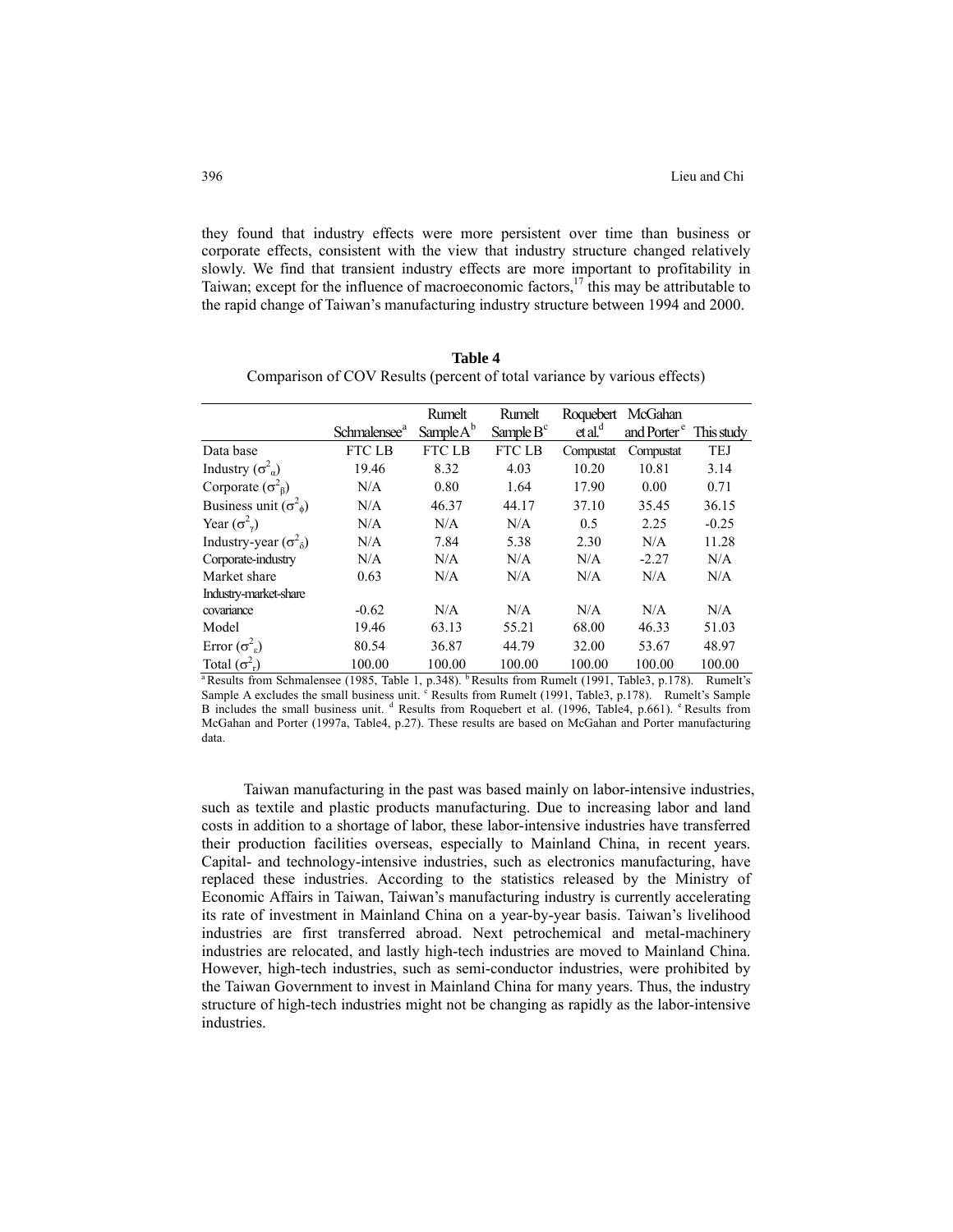To support this proposition, we further divide the entire sample into a labor-intensive sample and a high-tech sample to investigate how transient industry effects differ between these two industries.<sup>18</sup> The empirical results from variance components analysis indicate that stable and transient industry effects account for –0.28 percent and 9.92 percent of variance in labor-intensive industries, respectively. In high-tech industries, however, stable and transient industry effects account for 10.00 percent and –0.85 percent of variance, respectively. The values obtained offer evidence that labor-intensive industries were transferred overseas due to gradually decreasing competitiveness, resulting in significant changes in industrial structures. Thus, transient industry effects have a significant impact on business unit profitability in Taiwan's labor-intensive industries. On the other hand, the total industry effects in high-tech industries are almost entirely attributable to stable industry effects. A possible reason for this result is that the profitability of the high-tech industries have led to recent sustained growth, and furthermore, that high-tech industries were restricted by the Taiwan Government to invest in Mainland China.19 Thus, the industry structure changed relatively slowly in Taiwan's high-tech industries. These findings provide additional evidence to our finding that transient industry effects explain 11.28 percent of the variance of profitability in Taiwan between 1994 and 2000, inasmuch as all Taiwanese manufacturing faced operating environment changes, as industrial investment was transferred to Mainland China during the 1990s. This transfer resulted in the Taiwanese industry structure changing rapidly and its profitability being affected.<sup>20</sup>

On the other hand, we find corporate effects to be very small. Although Roquebert et al. (1996) reported vary large corporate effects, others researchers discovered smaller corporate effects. McGahan and Porter (2002) reconciled the different findings regarding corporate effects among the relevant literature and found that the choice of screens on the data influenced the estimates of corporate effects; when the data were screened to include single-business corporations, corporate effects were minimized. McGahan and Porter (2002) explained that this finding might have been due to the fact that corporate effects could not be distinguished from business segment effects for these undiversified corporations, and so the corporate effects were defined to be zero. Thus, we conclude that the relatively smaller size of corporate effects on profitability in Taiwan may have been due to the fact that single-business corporations account for over one-third of all corporations in our sample, whereas the corporate effects are constrained to be zero for these corporations.

Additionally, we find that business unit effects explain 36.15 percent of total variance, a much larger percentage than of any other effects. However, business unit effects account for a smaller proportion of the total effects when compared with prior studies. This may be because the Taiwan manufacturing sector faced an acceleration of its operating environment during the 1990s, giving our model smaller explanatory power. Nevertheless, since we find that stable industry effects and corporate effects explain a smaller proportion of variance in this study than in other studies, we may be able to conclude that business unit effects have a relatively larger influence on firm profitability in Taiwan than in the U.S.

The year effects account for –0.25 percent of the variance in profitability. In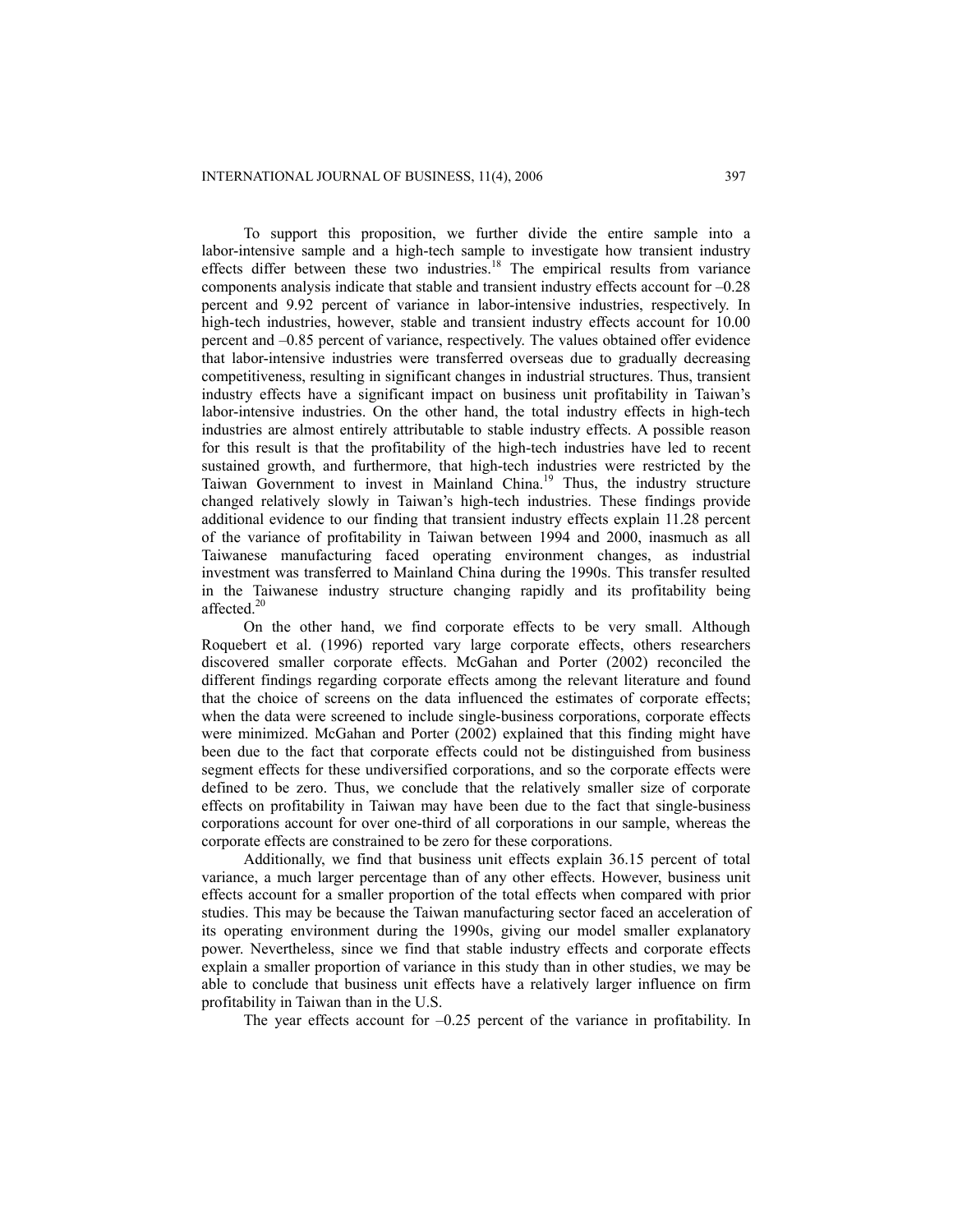Rumelt's (1991) view, small negative estimates can be treated as zero. Thus, year-to-year fluctuations in macroeconomic conditions have a relatively small influence on overall movement of gross profit rate in Taiwan equally. However, fluctuations in macroeconomic conditions may have generated transient effects.<sup>21</sup> McGahan and Porter (1997a: 18) indicated that "the model would be over-specified if we represented transient year, corporate, and business unit effects." Thus, we do not explore these transient effects further.

In our study, the error term accounts for 48.97 percent of the total variance. Previous studies indicated that the error term explains the percentage of variance between 36.87 percent and 53.67 percent; therefore, the error term in our study is somewhat larger. This finding may indicate that fluctuations in Taiwanese operating conditions also affect corporate and business units, generating higher intransient corporate and business unit effects.

## **V. CONCLUSIONS**

This study examines the relative importance of year, industry, corporate, business unit, and transient industry effects on Taiwan business unit profitability by using the manufacturing data drawn from the *Taiwan Economic Journal* (TEJ) database from 1994 to 2000. The results indicate that our mathematical model explains 51.03 percent of the total variance in business unit profit, with business unit effects explaining the largest percentage (36.15 percent) of the total variance. Stable and transient industry effects explain 3.14 percent and 11.28 percent of the total variance, respectively. Corporate effects explain only 0.71 percent. Year effects explain –0.25 percent, a result that is indistinguishable from zero. The error term accounts for 48.97 percent of the total variance. Based on our results, we find business unit effects in Taiwan to be considerably more important to profitability than any other effects. Similar studies have found that business unit effects are also the greatest influences on profitability in the U.S., and may be equally important in other countries.

Unlike in the U.S., we find that transient industry effects are four times as large as stable industry effects in Taiwan. Transient industry effects were most important to profitability in Taiwan between 1994 and 2000, when Taiwan manufacturing faced management environment changes due to industrial investment transfer to Mainland China during the 1990s. The end result was a rapid change in industry structure which affected profitability. An interesting observation is that transient industry effects are stronger in labor-intensive industries than in high-tech industries. A possible reason is that labor-intensive industries were transferred overseas due to increased labor costs, resulting in significant changes in industrial structures. Nevertheless, the high-tech industries that replaced labor-intensive industries have recently experienced sustained growth, and furthermore, high-tech industries have been restricted by the Taiwan Government to invest in Mainland China. Thus, the high-tech industry structure changes relatively slowly in Taiwan. When compared to the U.S., stable industry effects explain a relatively small proportion of variances. This finding may indicate that Taiwanese firms cannot control the structural factors of industry because of the rapid changes in operating environment during the 1990s. Thus, the competitive advantages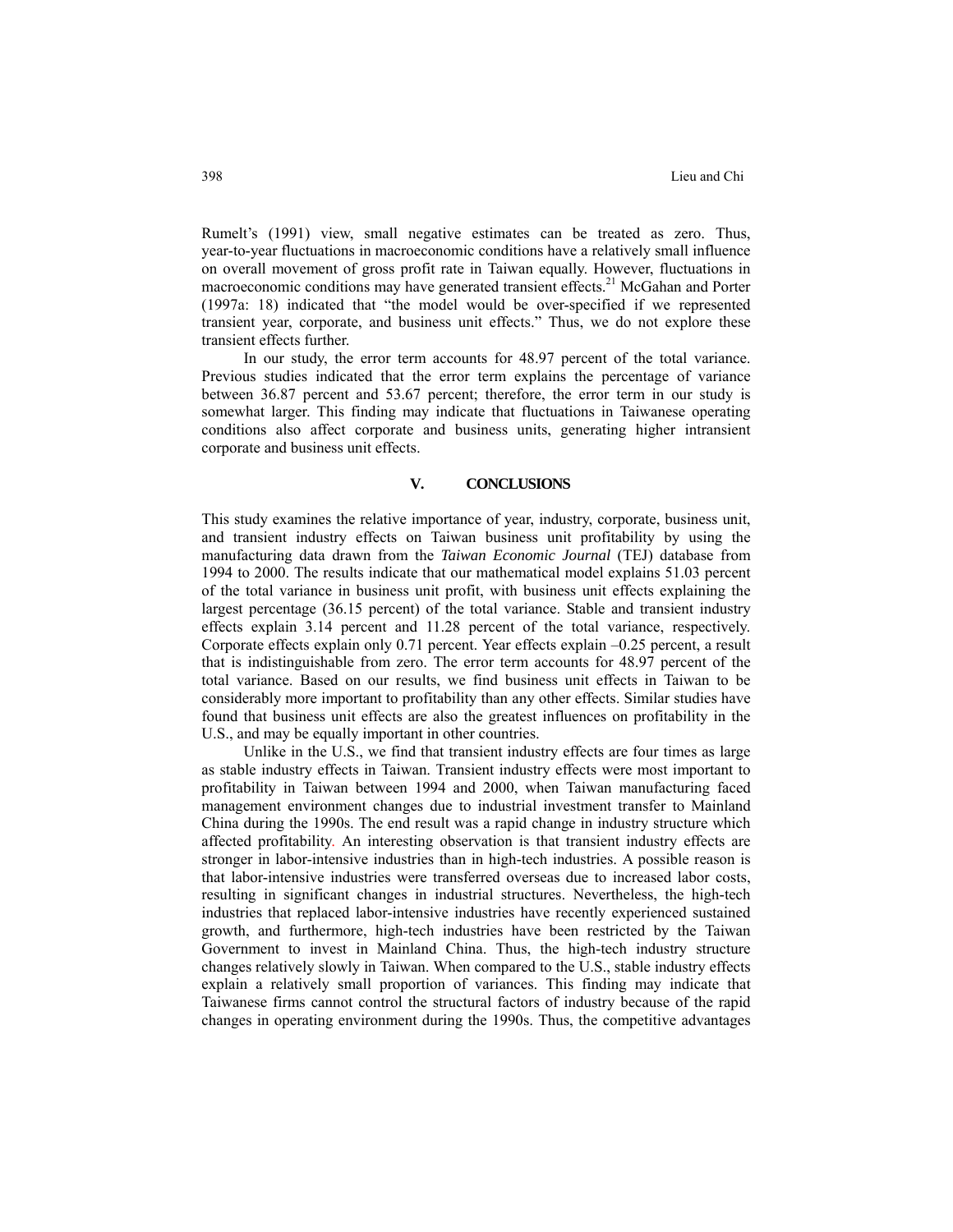of business units have a larger influence on firm profitability in Taiwan than in the U.S.

There are some limitations on the conclusions of this study. First, previous studies used ROA as the measure of business performance, whereas we used gross profit rate. Thus, it was impossible to compare between the U.S. and Taiwan completely on all levels. Furthermore, due to data limitations, we only explored manufacturing industries. Finally, we used the variance components analysis to decompose the variance of profitability, but those results may have been limited by the independence assumption. Future research should explore additional data on business profitability in Taiwan and use or develop other indicators as the measure of business performance so as to analyze all sectors of the Taiwan economy even more specifically.

#### **ENDNOTES**

- 1. There are a few exceptions to this and only two studies, Khanna and Rivkin (2001) and Chang and Hong (2002), mainly explored the magnitude of business groups on firm performance in 14 emerging markets and Korea respectively. Both of their studies regarded business group and affiliate company-specific effects as corporate and business unit effects, respectively. However, it is difficult to compare the results of corporate and business unit effects between the U.S. and these other countries directly due to differences in institutional settings.
- 2. Please see website for
- [http://www.dgbas.gov.tw/public/data/dgbas03/bs7/yearbook/ch8/8-3.xls#a2.](http://www.dgbas.gov.tw/public/data/dgbas03/bs7/yearbook/ch8/8-3.xls#a2)
- 3. Some studies used other measures of firm performance, such as Tobin's q (Wernerfelt and Montgomery 1988, McGahan 1999), market share (Chang and Singh 2000), advertising and R&D ratio (Mauri and Michaels 1998), and value-based measures of performance (Hawawini et al. 2003). This study reviewed only the literature in which accounting profit was incorporated.
- 4. Rumelt's (1991) results in business unit effects explained the variance that was a large part of the error term in Schmalensee's model.
- 5. The units of analysis of the two databases differed: The FTC database reports data at the business unit level, while the Compustat database contains information on firm profits at the business segment level. The two databases have different advantages and disadvantages (Roquebert et al., 1996). The FTC database provides more detailed information, while the Compustat data covers more comprehensive and recent data. McGahan and Porter (1997a: 16) concluded that the average business segment covers several business units. Due to the Standard Industrial Classification (SIC) being overly broad, the industry effects tended to diminish when McGahan and Porter used the SIC code for industry classification.
- 6. Rumelt (1991) decomposed the variance of accounting profitability using both analysis of variance (ANOVA) and variance components analysis (VCA). The VCA results indicated that corporate effects explained only 0.8 percent of the variance in business unit returns and thus had little influence on firm profitability. However the ANOVA results found substantial corporate effects.
- 7. The FTC database contained a higher number of business units per corporation than the Compustat database; thus, the corporate effects were smaller when the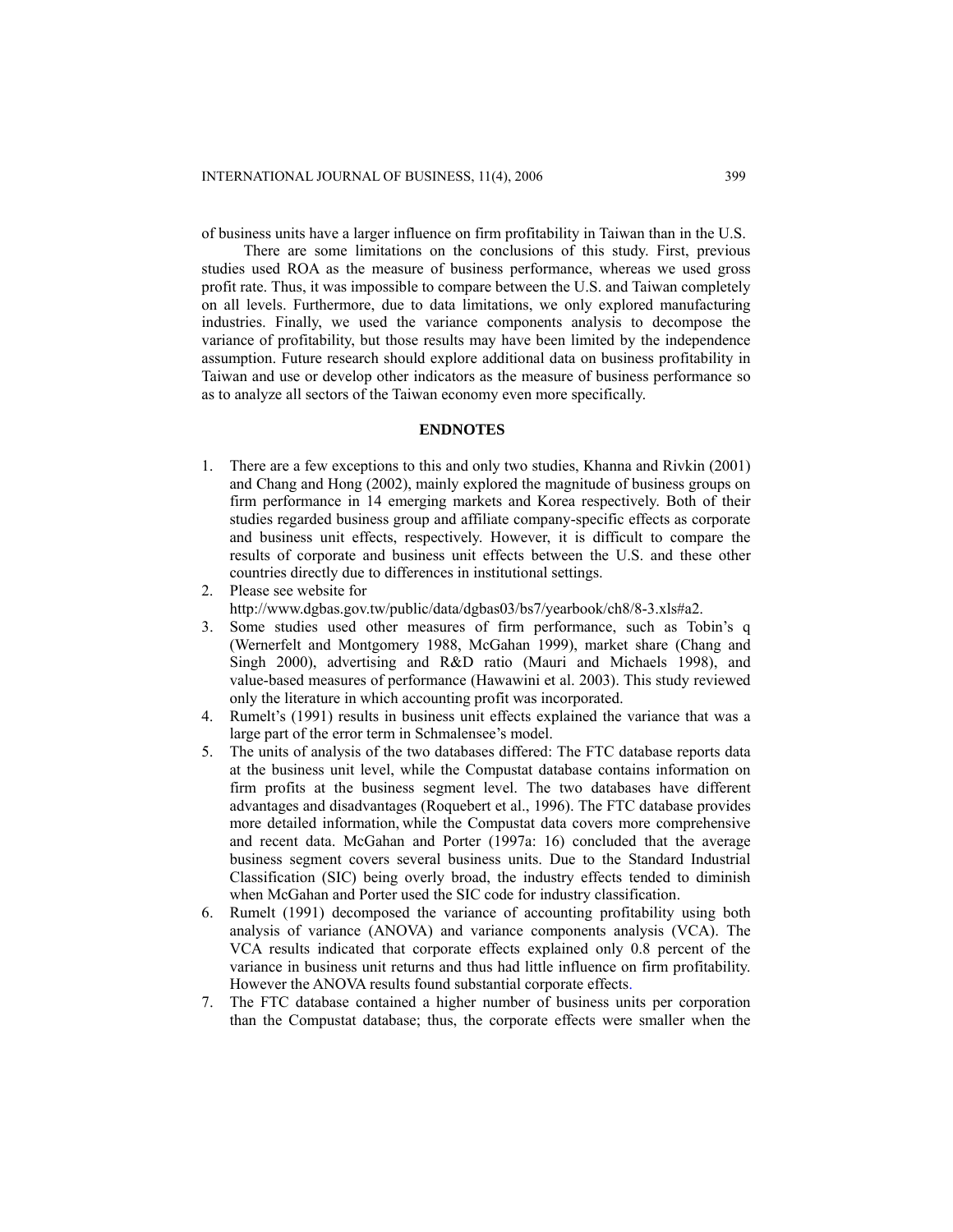FTC database was used.

- 8. As McGahan and Porter (1997a: 18) noted, "In Rumelt's view, an asymmetry in treatment of industry effects is justified when the data cover a relatively short period because corporate-parent and business-specific effects will not change much." In this study, we analyze manufacturing data for a 7-year period (1994-2000). This time period is shorter than the 14-year period (1981-1994) analyzed by McGahan and Porter (1997a).
- 9. The compiled *Taiwan Economic Journal* data indicated that single-business corporations account for over one-third of the total corporations in our sample. In order to avoid spurious estimates, we did not exclude corporations having a single business unit from our data set.
- 10. McGahan and Porter (2002) re-analyzed the diversified manufacturers in Roquebert et al.'s (1996) analysis and exposed deeper limitations in order to reconcile their results related to corporate effects with those of Roquebert et al. (1996). They found that the data screen choices truly affected the estimates related to corporate effects. The corporate effects were particularly minimized when the data was screened to include single-business corporations.
- 11. For a manufacturer, the cost of goods sold is computed by adding the beginning finished goods inventory and the cost of the goods manufactured and subtracting the ending finished goods inventory. Based on the going concern assumption in accounting, we assumed that the beginning finished goods inventory is equal to the ending finished goods inventory, and therefore, the cost of goods sold is equal to the cost of goods manufactured (i.e. production values). In addition, we found that the production value for products is equivalent to the cost of goods sold by collating the various Prospectus tables of production and sales value and tables of Cost of Goods Sold for the product. These tables were provided by Taiwan's listed corporations.
- 12. The gross profit rate neglects selling and administration expenses and thus may overestimates the performance of firms. However, the nature of the *Taiwan Economic Journal* (TEJ) data set implies that it does not provide business-level selling and administration expenses. To explore both corporate and business unit effects in the framework of our research, we used gross profit rate -- the only available measure of profitability at the business level for manufacturers in the TEJ.
- 13. As did Chang and Singh (2000), we selected the Type I procedure for the variance components analysis.
- 14. Schmalensee (1985: 344) thought that efficient firms have the ability to choose profitable industries in which to operate.
- 15. There is nothing intrinsic in the COV method to prevent negative estimates (Sear, 1971: 379). Rumelt (1991: p 167) thought that the normal practice is to replace small negative estimates with zero and take large negative estimates as an indication of specification error.
- 16. McGahan and Porter (1997a) reported results for only the stable portions of effects through first-order differencing. Thus, McGahan and Porter's (1997a) results in total industry effects were attributable to stable industry effects.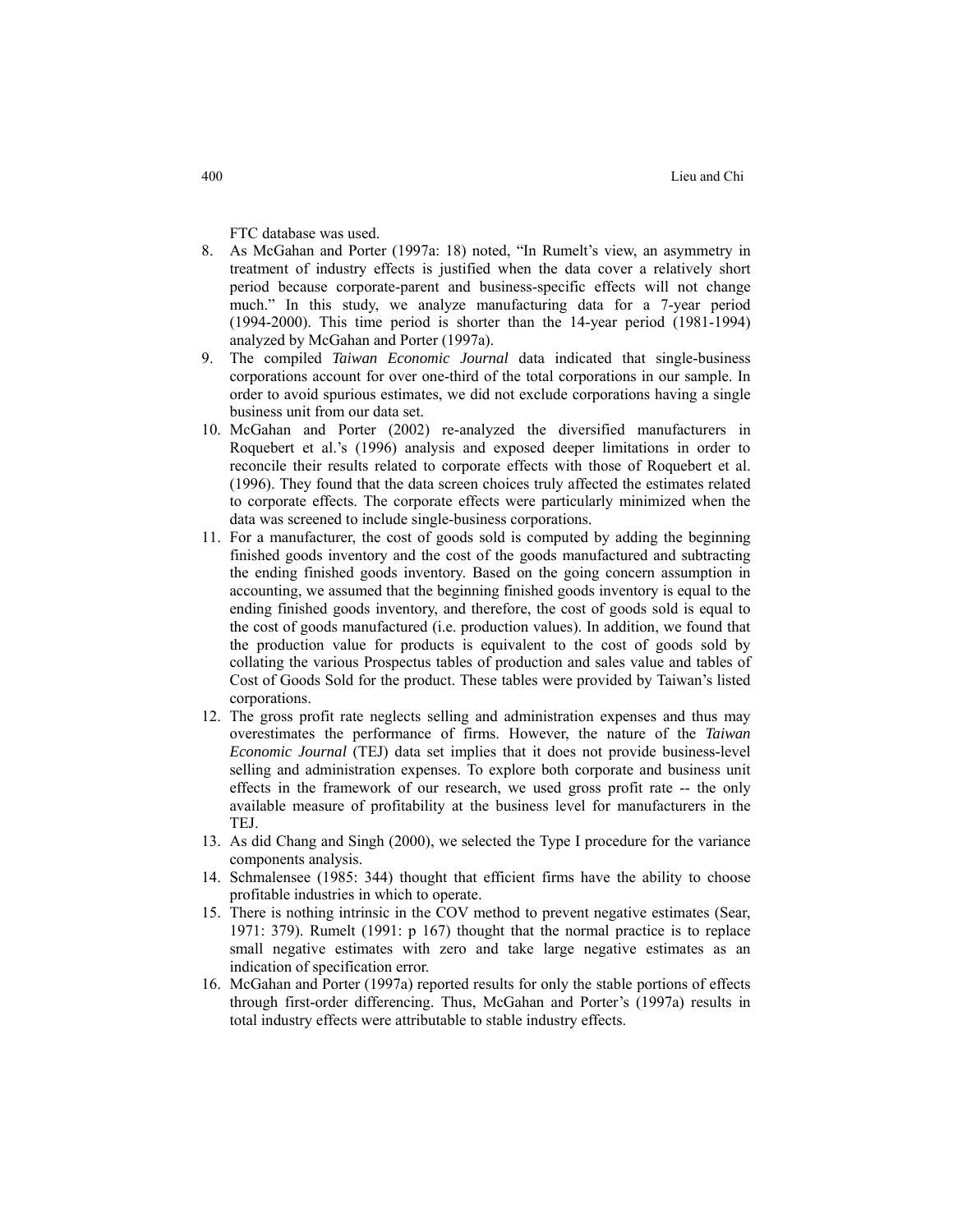- 17. During the 1998 Asian Financial Crisis, a portion of the Taiwan industries that were export-oriented experienced declining gross profit rates, which rose again in 1999. This abnormal macroeconomic circumstance might have increased transient industry effects on the variance in profitability.
- 18. Since it was difficult to divide our sample definitively into two sub-samples, a labor-intensive and a high-tech sample, we separated information-electric industries from the entire sample and defined them as high-tech industries. The remainders of our sample were identified as labor-intensive industries.
- 19. During the period 1989 to 1997, the real GDP growth rate of all Taiwan manufacturing industries was 4.3 percent on average. The average growth rate of the information and electronics industries was 11.15 percent a year during that period, and the average for the metal machinery and petrochemical industries was 5.58 percent and 4.21 percent, respectively. However, the average for the livelihood industry was –1.1 percent (Liu and Xue, 2001).
- 20. We acknowledge and thank anonymous referees for suggesting this proposition regarding our analysis.
- 21. McGahan (1999: 390) argued that very small year effects did not mean that macroeconomic circumstances were unimportant in other ways. He suggested that "shifts in macroeconomic conditions that affected industries and firms differently may have generated transient industry, corporate-focus and firm effects."

## **APPENDIX 1**

#### The processes of dealing with data (by way of illustration)

The TEJ reports the complete financial information at the corporate level in Taiwan. Despite the TEJ database not reporting information on business units, the TEJ does provide sales value and production value for each product owned by the listed and OTC corporations. We further converted that product data into business unit data. Thereafter, we illustrated the processes for converting the primary data using ACER Company as an example.

First, we used the 4-digit TSIC level as a definition of industry and then attached each product record for ACER Company to a 4-digit TSIC code. Next, we merged the product data of ACER Company attached to the same industry in a particular year. During the merging process, we excluded the product items of computer peripherals. Since the computer peripherals did not contain production value, they had influence on the profitability ratio calculation. After merging, the data set contained 20 observations with each representing a single business line of ACER Company in a particular year between 1994-2000.